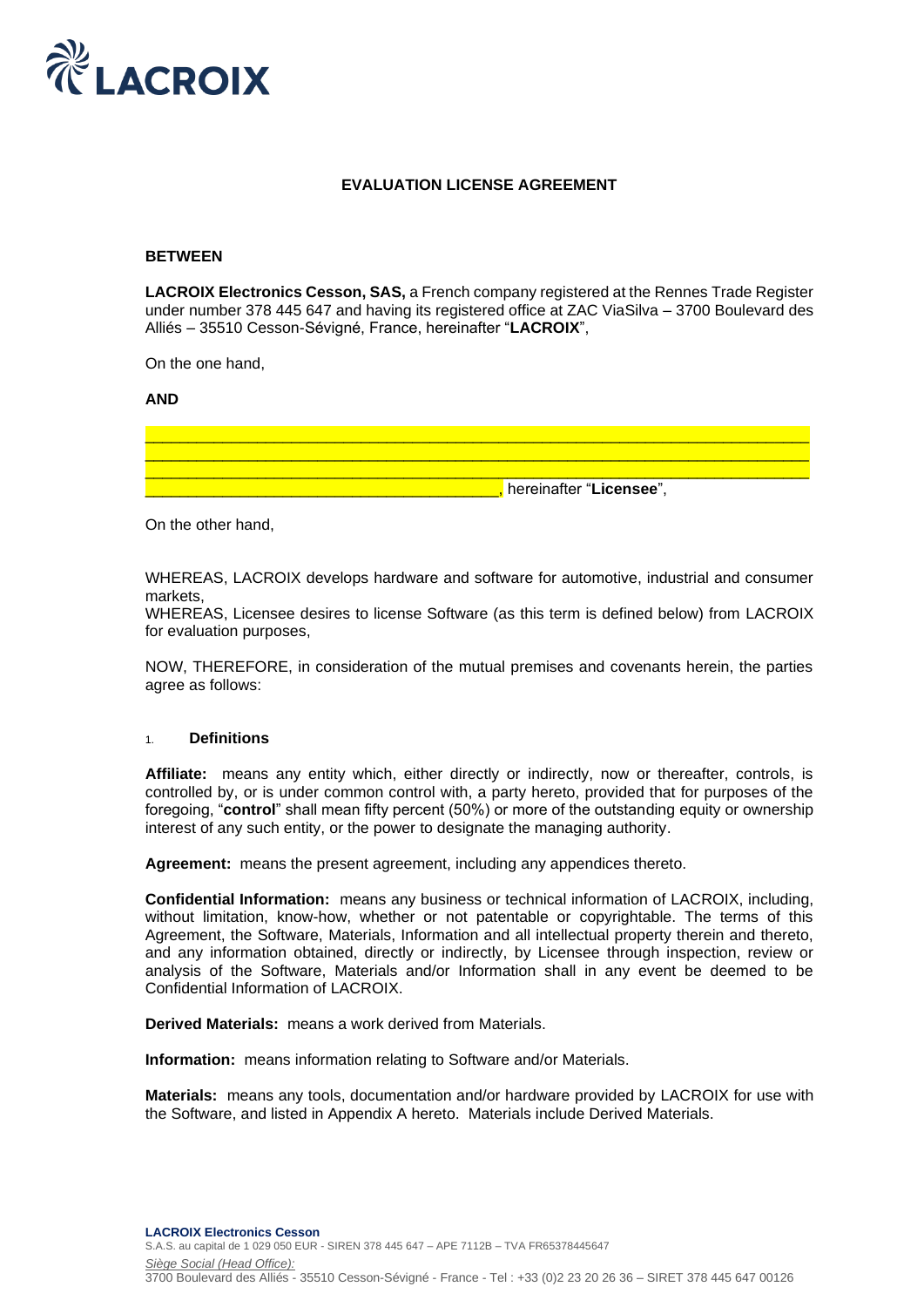

**Software:** means the software provided by LACROIX pursuant to the terms of this Agreement and listed in Appendix A thereto.

#### 2. **License**

- 2.1 Subject to the terms and conditions of this Agreement, LACROIX hereby grants Licensee, for the duration identified in Section 6.1 hereunder and for the amount specified in related commercial offer, a temporary, non-exclusive, non-transferable, non-assignable, nonsublicensable, revocable:
	- 2.1.1 Right to use the Software, Information and Materials identified in Appendix A hereto, solely in combination with Licensee's products, with the target hardware platform and on Licensee's sites listed in Appendix A hereto, and for the exclusive purpose of evaluating and demonstrating such Software, and expressly excluding any production or commercial purpose, and
	- 2.1.2 Right to copy and modify any Software licensed in source code format as identified in Appendix A hereto, for the exclusive purpose of evaluating such Sotware, and expressly excluding any production or commercial purpose, and
	- 2.1.3 Right to copy any Software licensed in binary format as identified in Appendix A hereto, for the authorized number of copies as identified in Appendix A hereto, for the exclusive purpose of evaluating such Sotware, and expressly excluding any production or commercial purpose.
- 2.2 The above license rights do not extend to any third party software or third party components comprised within any Software, as advised by LACROIX from time to time. The use of such third party software or components is subject to any license conditions the relevant third party licensors may impose. Licensee undertakes to comply with those license conditions imposed by the relevant third party licensors. A list of the third party software or components and of the relevant applicable license conditions are provided in Appendix A hereto.
- 2.3 The Software may contain Open Source software subject to specific Open Source software license terms. Licensee undertakes to comply with the Open Source software license terms and warrants that the portion of the Software not subject to Open Source software license will not become subject to Open Source license by any act and/or omission of Licensee. A list of Open Source software incorporated in the Software, and the corresponding Open Source software license terms are provided in Appendix A hereto.

### 3. **Intellectual Property**

3.1 LACROIX and/or its suppliers retain ownership in all intellectual property rights in all Software, Materials and/or Information and all modifications, enhancements or other derivative works thereof. Licensee acknowledges and agrees that any provision to Licensee of any or all of those items shall not confer on Licensee any intellectual property or other rights in relation to the Software, Materials and/or Information. Ownership of all complete or partial copies of the Software, Materials and/or Information and any other documents containing Information shall at all times remain with LACROIX and/or its suppliers. Licensee agrees to reproduce on any copies – when authorized hereunder – of all or part of any Software, Materials and/or any other documents containing Information, which Licensee may make in any tangible medium, the appropriate copyright, patent and trademark notices included in the original or modified form of any Software, Materials and/or any other documents containing Information.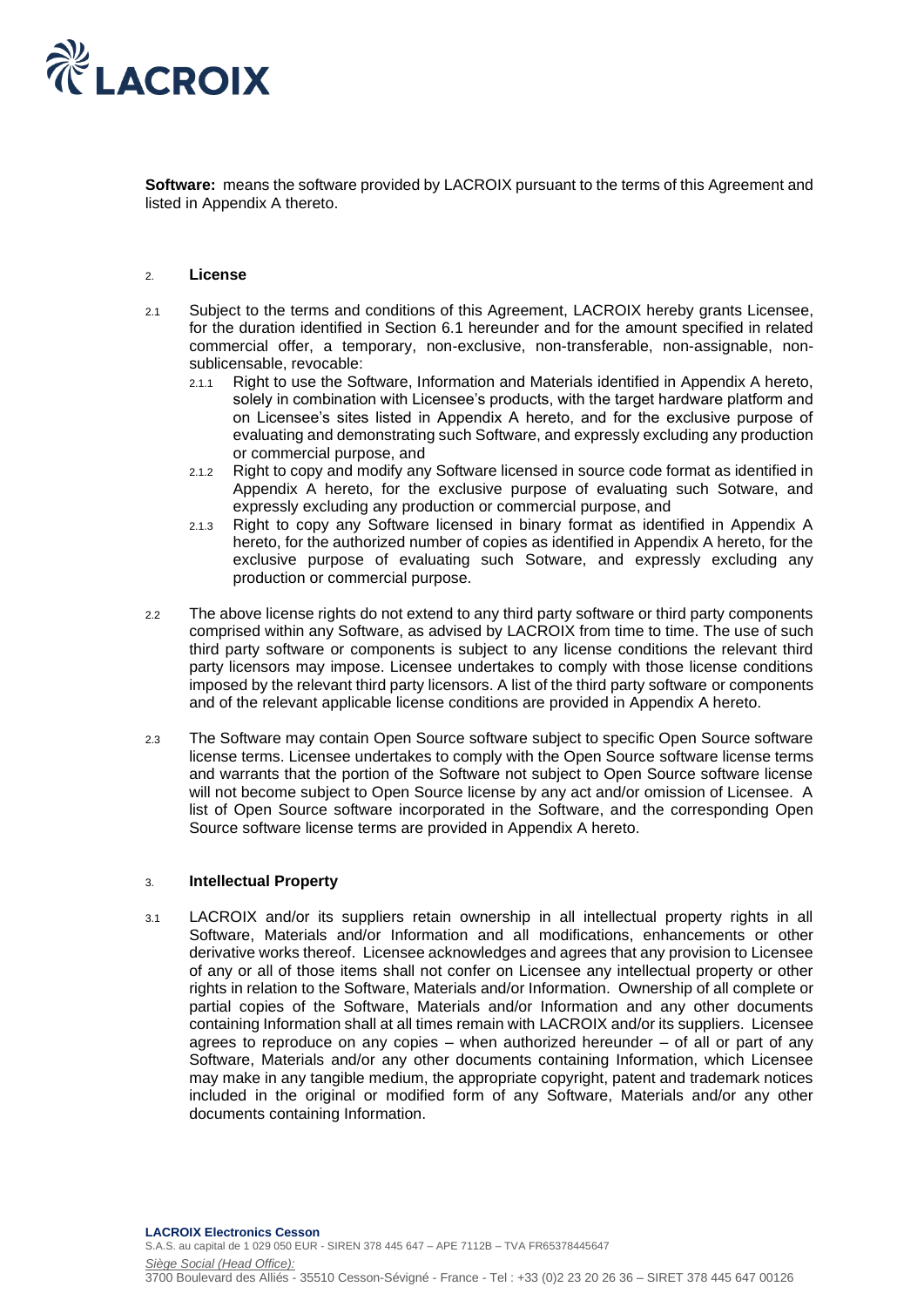

- 3.2 If Licensee is notified by a third party that that party claims rights in the Software, Materials and/or Information, or that the use of the Software, Materials and/or Information infringes any right of that third party, Licensee agrees to immediately notify LACROIX and, at LACROIX's request, to immediately cease the use of the Software, Materials and/or Information. If LACROIX is unable to allow Licensee to continue the use of related Software, Materials and/or Information or any part thereof, this Agreement shall terminate forthwith, and the provisions of Section 6 shall apply.
- 3.3 Licensee shall use the Software, Materials and/or Information or any part thereof strictly in accordance with any applicable laws, orders and regulations, including, but not restricted to, those related to export control. Licensee shall use Materials and Information exclusively to support its use of the Software.
- 3.4 Except to the extent permitted by applicable law or hereunder, Licensee shall not: i) copy, adapt or reproduce the Software or any Materials; ii) remove, modify, decompile, disassemble, translate, enhance or reverse engineer the Software (or otherwise attempt to derive the source code); iii) decode, decrypt the Software, in whole or in part, or remove, circumvent or neutralize any security measures incorporated therein; iv) sell, assign, encumber, time share, rent, lease, lend, distribute, localize, or port the Software, allow remote access to the Software, or place the Software on any publicly accessible internet site; v) manufacture or create derivative works of the Software, or grant anyone a license to engage in similar conduct; vi) review or analyze the Software or any part thereof for the purpose of determining the infringement, validity, or enforceability of any Licensee or third party intellectual property right, or allow any third party to engage similar conduct; vii) provide, disclose or transmit any results of tests or benchmarks related to any Software to any third party.

### 4. **Non-Disclosure**

- 4.1 Licensee undertakes to respect and preserve the confidentiality of any Confidential Information.
- 4.2 As such, Licensee shall not communicate or otherwise make available any Confidential Information to any third party, or copy, adapt, or otherwise reproduce the same.
- 4.3 The obligations contained in this Section 4 shall not apply, or shall cease to apply, to such part of the Confidential Information as Licensee can show to the reasonable satisfaction of LACROIX:
	- 4.3.1 has become public knowledge, other than through the fault of Licensee; or
	- 4.3.2 was already known to Licensee prior to receipt; or
	- 4.3.3 has been received from a third party who neither acquired it in confidence from LACROIX, nor owed LACROIX a duty of confidence in respect of it; or
	- 4.3.4 is independently developed by Licensee without any use or reference of LACROIX's Confidential Information; or
	- 4.3.5 Licensee is required by law to disclose to any court or other competent authority, provided that Licensee provides LACROIX with reasonable prior notice of the same so that LACROIX shall have the opportunity to make any submissions to such court or other competent authority or to seek any other legal remedies available to it.
- 4.4 Licensee shall promptly notify LACROIX if it becomes aware of any breach of confidence by any person or party to whom Licensee divulges all or any part of the Confidential Information and shall give LACROIX all reasonable assistance in connection with any proceedings LACROIX may institute against such person or party for breach of confidence.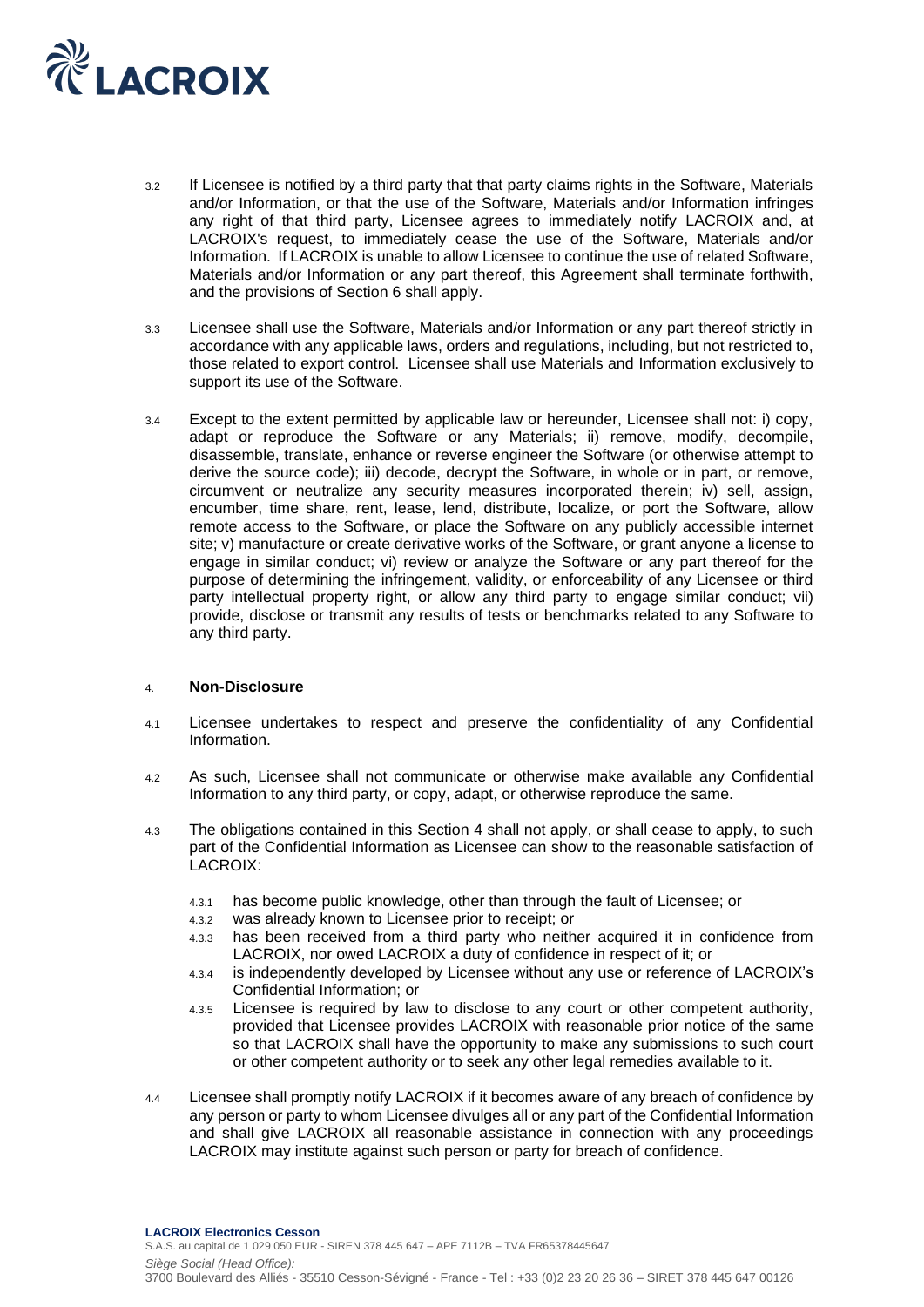

4.5 These obligations as to confidentiality shall remain in full force and effect notwithstanding any termination, for any reason whatsoever of this Agreement.

### 5. **Warranty and Indemnification**

- 5.1 **WARRANTY**: TO THE EXTENT PERMITTED BY APPLICABLE LAW, ALL THE SOFTWARE, MATERIALS AND INFORMATION ARE PROVIDED "AS IS" AND WITHOUT WARRANTY OF ANY KIND, WHETHER EXPRESS OR IMPLIED, ORAL OR WRITTEN, INCLUDING WITHOUT LIMITATION, ANY IMPLIED WARRANTIES OF MERCHANTABILITY, FITNESS FOR A PARTICULAR PURPOSE, TITLE OR NON-INFRINGEMENT.
- **5.2 LIMITATION OF LIABILITY.** IN CASE OF DIRECT AND MATERIAL DAMAGE, LACROIX'S LIABILITY SHALL NOT EXCEED TWENTY PER CENT (20%) OF THE AMOUNT PAID BY LICENSEE TO LACROIX FOR THE SOFTWARE, MATERIALS AND/OR INFORMATION WHICH CAUSED THE DAMAGE. IN NO EVENT SHALL LACROIX BE LIABLE TO LICENSEE FOR ANY INDIRECT, INCIDENTAL, SPECIAL, EXEMPLARY, PUNITIVE OR CONSEQUENTIAL DAMAGES (INCLUDING, WITHOUT LIMITATION, PROCUREMENT OF SUBSTITUTE GOODS OR SERVICES; LOSS OF USE, DATA, OR PROFITS; OR BUSINESS INTERRUPTION) HOWEVER CAUSED AND ON ANY THEORY OF LIABILITY, WHETHER IN CONTRACT, STRICT LIABILITY, OR TORT (INCLUDING NEGLIGENCE OR OTHERWISE), THAT IN ANY WAY RELATE TO THIS AGREEMENT, ANY SOFTWARE, MATERIALS OR INFORMATION PROVIDED UNDER THIS AGREEMENT, WHETHER OR NOT LACROIX HAS BEEN ADVISED OF THE POSSIBILITY OF SUCH DAMAGE AND NOTWITHSTANDING THE FAILURE OF THE ESSENTIAL PURPOSE OF ANY REMEDY.
- 5.3 **IDEMNIFICATION**. LICENSEE'S USE OF THE SOFTWARE, MATERIALS AND/OR INFORMATION, SHALL BE AT LICENSEE'S SOLE RISK. LICENSEE SHALL INDEMNIFY, DEFEND AND HOLD HARMLESS LACROIX AND ITS LICENSORS, THEIR EMPLOYEES, REPRESENTATIVES, AGENTS AND DIRECTORS FOR ALL LOSSES AND DAMAGES AND REASONABLE EXPENSES AND COSTS, INCLUDING REASONABLE ATTORNEY FEES INCURRED BY THEM IN ANY THIRD PARTY CLAIM, SUIT OR PROCEEDING BASED UPON (A) LICENSEE'S USE OF ANY SOFTWARE, MATERIALS AND/OR INFORMATION, OR UPON (B) LICENSEE'S BREACH OF THIS AGREEMENT.

### 6. **Term and Termination**

- 6.1 This Agreement shall enter into force on **EXTA REGISTER 19th Shall terminate automatically** two years later on **the interest of the unless extended by the parties pursuant to an** amendment to this Agreement, or unless terminated earlier as per the below terms.
- 6.2 This Agreement may be terminated as follows:
	- 6.2.1 By either party if the other party is in breach of any of its obligations under this Agreement and has failed to remedy such breach within fifteen (15) days of receipt of written notice of such breach by the non-breaching party; or
	- 6.2.2 By mutual written agreement of the parties at any time; or
	- 6.2.3 By LACROIX upon written notice to Licensee according to Section 3.2 hereunder.
- 6.3 Upon termination, unless otherwise advised in writing by LACROIX, Licensee shall, within ten (10) working days, (i) return to LACROIX all copies of all or part of the Software, the Confidential Information, the Materials, and any documents containing any Information, and (ii) completely delete all electronic copies of all or any part of the same in its possession and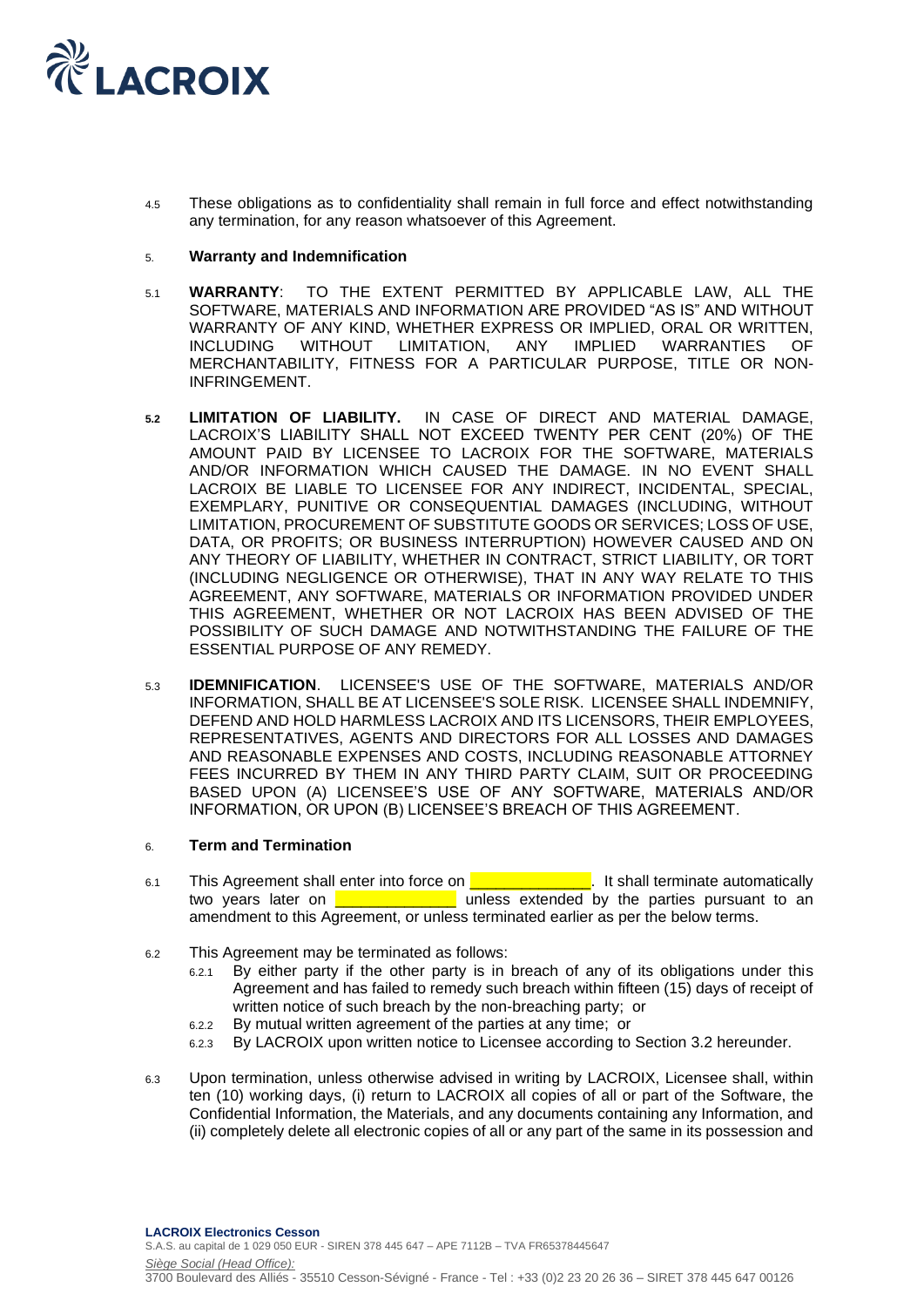

certify such deletion to LACROIX within five (5) days. Licensee shall return the Materials in the same condition as they were when provided by LACROIX to Licensee.

6.4 The license rights granted to Licensee under this Agreement shall terminate forthwith upon expiration or termination of this Agreement.

#### 7. **General**

- 7.1 Any notice given under this Agreement shall be in writing, in English and addressed to the other party at the address mentioned in this Agreement. Any such notice shall be deemed to have been received:
	- 7.1.1 If delivered personally, at the delivery date;
	- 7.1.2 In the case of pre-paid recorded delivery or registered post, three (3) days from the date of posting. In such a case, it shall be sufficient to prove that the envelope containing such notice was addressed to the address of the relevant party and delivered either to that address or into the custody of the postal authorities as a prepaid recorded delivery or registered post.
- 7.2 This Agreement may only be amended by a written amendment signed by both parties.
- 7.3 The paragraph headings in this Agreement are for convenience only and shall not affect the meaning or interpretation of any provision of this Agreement.
- 7.4 If any provision of this Agreement is held to be invalid or unenforceable by any court of competent jurisdiction or arbitrator, the other provisions shall remain in full force and effect. The waiver of or acquiescence by any party to any terms or provisions of this Agreement, or the failure of any party to insist upon strict compliance with any warranty, representation, term, or condition in this Agreement, shall not constitute a waiver of any subsequent default or failure, whether similar or dissimilar.
- 7.5 This Agreement and the documents referred to in it contain the entire agreement between the parties in relation to its subject matter and, save in respect of any fraudulent misrepresentation by either party, supersede all prior representations, agreements, arrangements and understandings between the parties, whether written or oral, relating to the purpose of this Agreement.
- 7.6 Any person that is not a party to this Agreement (including any employee of any party to this Agreement) shall not have nor acquire any rights by reason of this Agreement, nor shall any party hereto have any obligations or liabilities to such other person by reason of this Agreement. Nothing contained in this Agreement shall be deemed to constitute the parties as partners or joint venturers with each other or any other person. The parties are, for any and all purposes, independent contractors. Neither party has, nor shall ever have, any express or implied right to enter into any obligation or responsibility on behalf of the other party.
- 7.7 Licensee shall not assign, novate, or otherwise dispose of its rights and/or obligations under this Agreement, or any part thereof, without the prior written consent of LACROIX (such consent not to be unreasonably withheld, delayed, or conditioned). LACROIX has the right to freely assign, delegate, subcontract or otherwise transfer any of its rights or obligations hereunder, in whole or in part, including without limitation to any of its Affiliates. The provisions of this Agreement shall be binding upon and inure to the benefit of LACROIX and its successors and permitted assigns.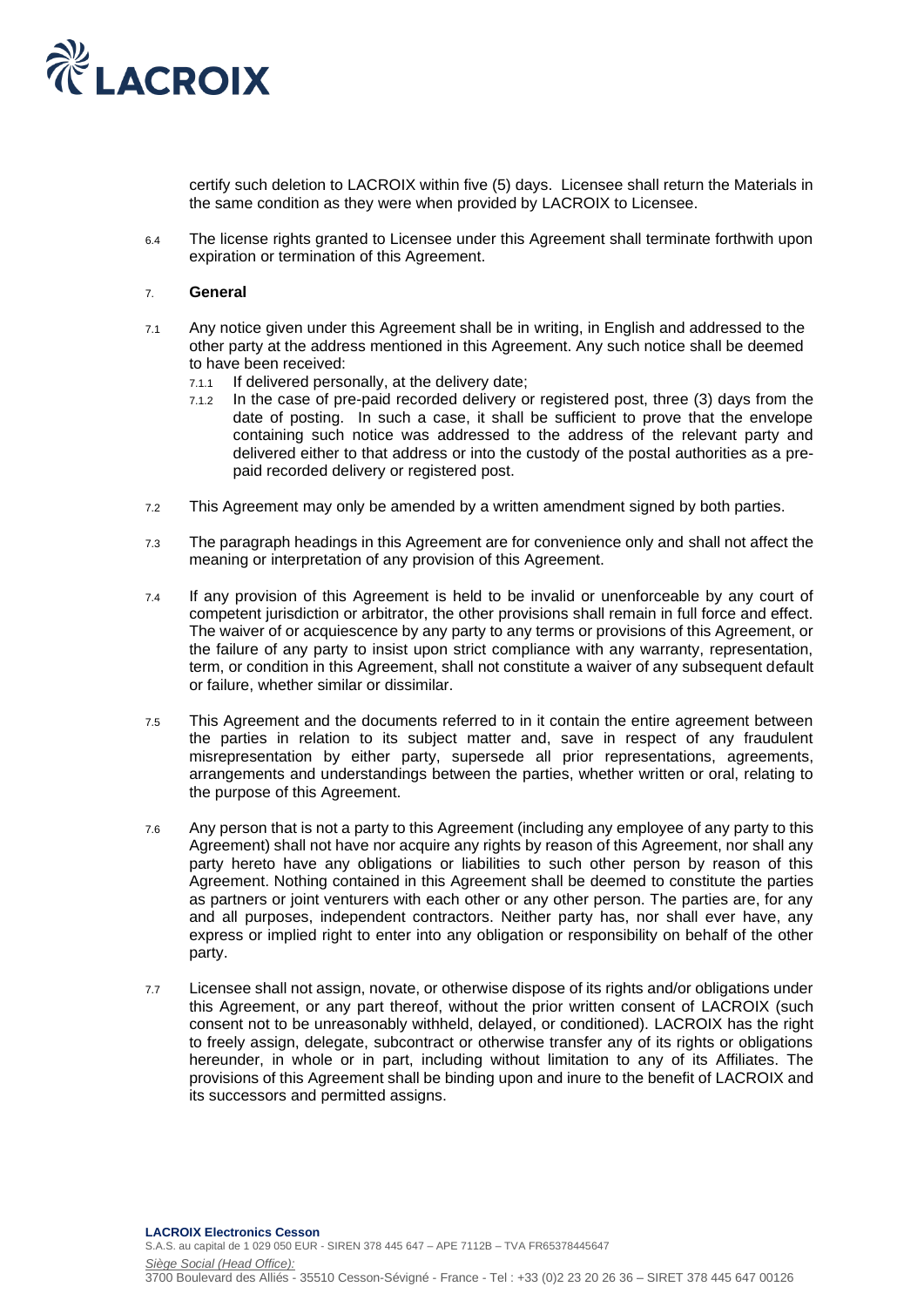

- 7.8 This Agreement may be executed in any number of counterparts, each of which, when executed, shall be deemed to be an original, and all the counterparts together shall constitute one and the same instrument.
- 7.9 Sections 2.2, 2.3, 3, 4, 5, 6.3 and 7 herein shall survive the expiration or termination of this Agreement.
- 7.10 This Agreement shall be governed and construed in accordance with the Laws of France. Any dispute arising out of or in connection with the interpretation and/or performance of this Agreement shall fall under the exclusive jurisdiction of the Commercial Court of Rennes in France. Licensee acknowledges and agrees that the foregoing shall not prevent, restrict or otherwise limit in any manner, LACROIX's rights to seek equitable remedies, including injunctive relief, before any competent court in any jurisdiction

| <b>LACROIX Electronics Cesson</b>   | Licensee  |
|-------------------------------------|-----------|
| Signature                           | Signature |
| Name: Vincent Leduby                |           |
| Function: A3 Business Line Director |           |
| Date                                | Date      |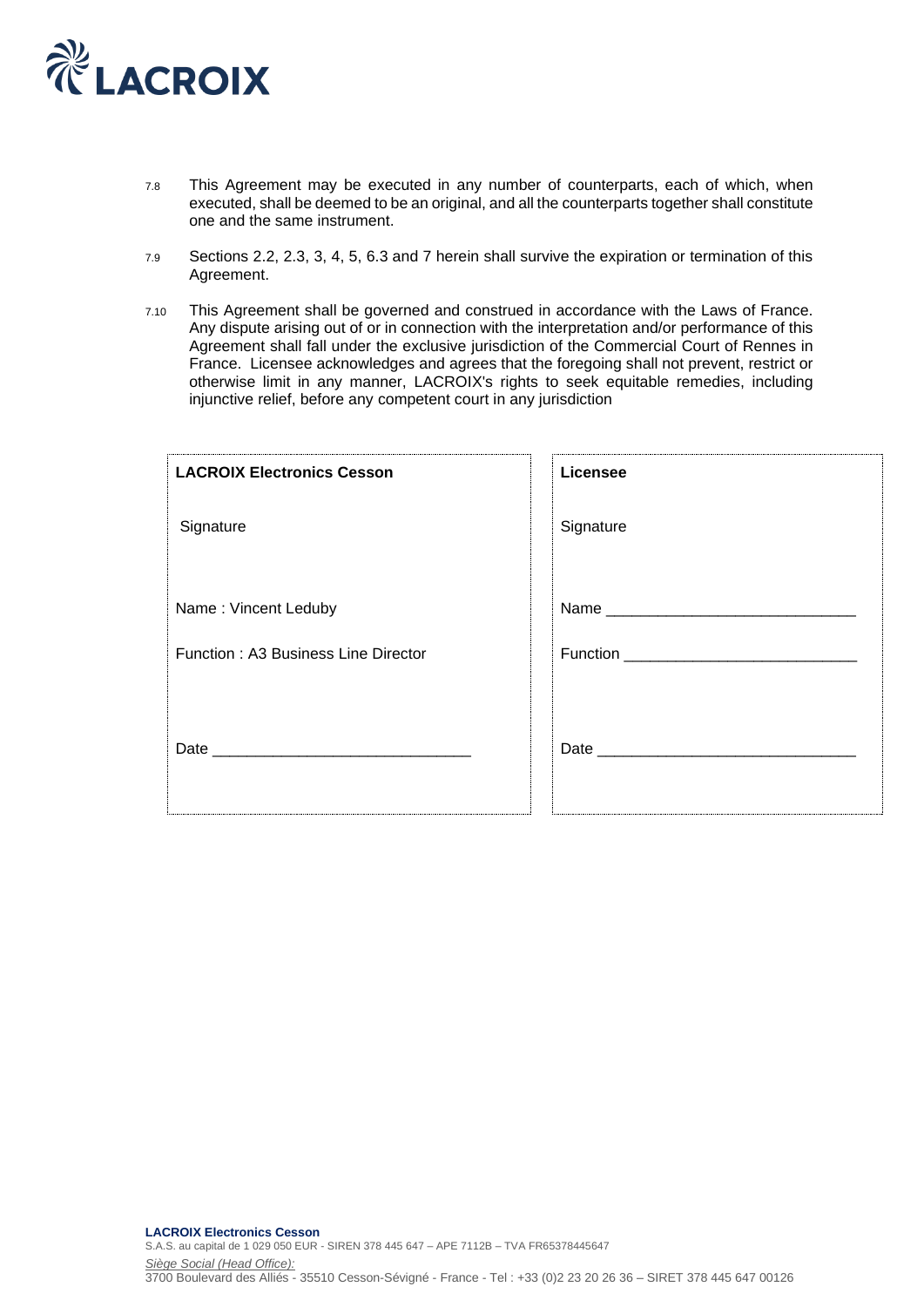

# **APPENDIX A**

## **Licensed software:**

| <b>MODULE</b>        | <b>COMPONENT</b>  | <b>DESCRIPTION</b>               | <b>LICENSOR</b>    | <b>LICENSE</b>              | <b>FORMAT</b>  | Core & OS         | <b>DELIVERED</b><br><b>PURSUANT TO</b><br><b>THIS</b><br><b>AGREEMENT</b> |
|----------------------|-------------------|----------------------------------|--------------------|-----------------------------|----------------|-------------------|---------------------------------------------------------------------------|
| eCUBE BSP            | Firmware (IPL)    | u-boot, CR7-Loader               | <b>Third Party</b> | Open source<br>$[2]$        | Source<br>code | Bare metal        | <b>YES</b>                                                                |
|                      | Linux             | Linux Renesas                    | <b>Third Party</b> | Open source<br>$[2]$        | Source<br>code | CA53 Linux        | <b>YES</b>                                                                |
|                      |                   | Root-FS                          | <b>Third Party</b> | Open source<br>$[2]$        | Source<br>code | CA53 Linux        | <b>YES</b>                                                                |
|                      |                   | Kernel-module-eviewitf-mfis      | <b>LACROIX</b>     | MIT & GPL<br>V <sub>2</sub> | Source<br>code | CA53 Linux        | <b>YES</b>                                                                |
|                      |                   | Kernel-module-spi-mfis           | <b>LACROIX</b>     | MIT & GPL<br>V <sub>2</sub> | Source<br>code | CA53 Linux        | <b>YES</b>                                                                |
|                      |                   | Eviewitf                         | <b>LACROIX</b>     | <b>MIT</b>                  | Source<br>code | CA53 Linux        | <b>YES</b>                                                                |
|                      | <b>SDK</b>        | Toolchain                        | <b>Third Party</b> | Open source<br>$[2]$        | Source<br>code | CA53 Linux        | <b>YES</b>                                                                |
|                      |                   | Root-FS                          | <b>Third Party</b> | Open source<br>$[2]$        | Source<br>code | CA53 Linux        | <b>YES</b>                                                                |
| R-Car<br>environment | <b>ISP Driver</b> | libcisp_v3h1.a<br>libtisp_v3h1.a | <b>Third Party</b> | Renesas <sup>[1]</sup>      | Binary         | CA53 Linux        | <b>YES</b>                                                                |
|                      | OSAL wrapper      | libosal_wrapper.a                | <b>Third Party</b> | Renesas <sup>[1]</sup>      | <b>Binary</b>  | CA53 Linux        | <b>YES</b>                                                                |
| eView                | Board             | eCUBE DVP board config           | <b>LACROIX</b>     | <b>LACROIX</b>              | Binary         | CR7 Bare<br>metal | <b>YES</b>                                                                |
|                      | Core              | Mini scheduler                   | <b>LACROIX</b>     | LACROIX                     | Binary         | CR7 Bare<br>metal | <b>YES</b>                                                                |
|                      |                   | SPI driver                       | <b>LACROIX</b>     | <b>LACROIX</b>              | Binary         | CR7 Bare<br>metal | <b>YES</b>                                                                |
|                      |                   | I2C driver                       | <b>LACROIX</b>     | <b>LACROIX</b>              | Binary         | CR7 Bare<br>metal | <b>YES</b>                                                                |
|                      |                   | SCIF (UART) driver               | <b>LACROIX</b>     | LACROIX                     | Binary         | CR7 Bare<br>metal | <b>YES</b>                                                                |
|                      |                   | <b>GPIO</b> driver               | <b>LACROIX</b>     | <b>LACROIX</b>              | Binary         | CR7 Bare<br>metal | <b>YES</b>                                                                |
|                      |                   | MFIS driver                      | <b>LACROIX</b>     | <b>LACROIX</b>              | Binary         | CR7 Bare<br>metal | <b>YES</b>                                                                |
|                      |                   | RT-DMA driver                    | LACROIX            | LACROIX                     | Binary         | CR7 Bare<br>metal | <b>YES</b>                                                                |
|                      |                   | CSI2 driver                      | <b>LACROIX</b>     | <b>LACROIX</b>              | Binary         | CR7 Bare<br>metal | <b>YES</b>                                                                |
|                      |                   | VIN driver                       | <b>LACROIX</b>     | <b>LACROIX</b>              | Binary         | CR7 Bare<br>metal | <b>YES</b>                                                                |
|                      |                   | <b>ISPCS driver</b>              | <b>LACROIX</b>     | <b>LACROIX</b>              | Binary         | CR7 Bare<br>metal | <b>YES</b>                                                                |
|                      |                   | DU driver                        | <b>LACROIX</b>     | <b>LACROIX</b>              | Binary         | CR7 Bare<br>metal | <b>YES</b>                                                                |